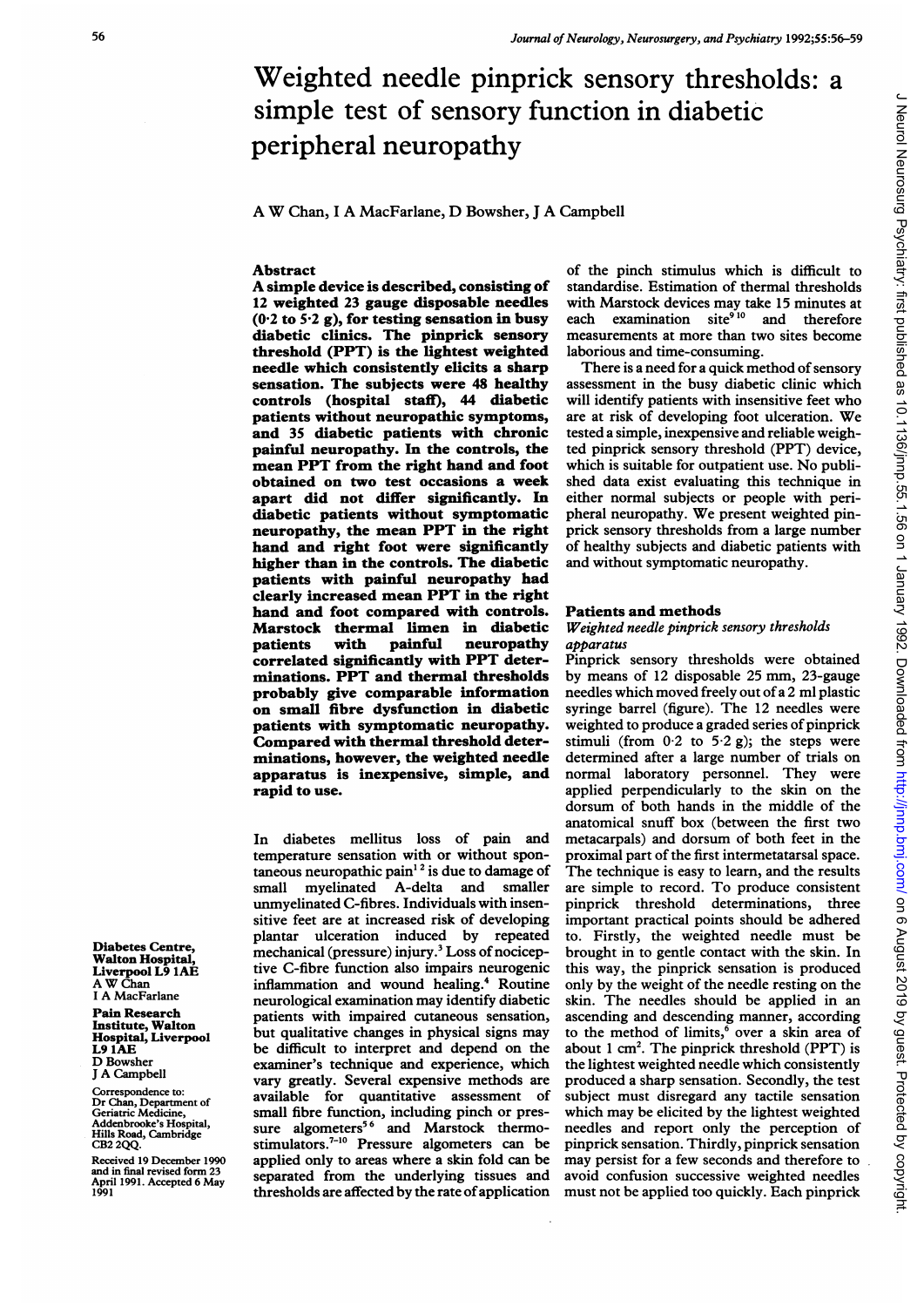

Figure Weighted needle pinprick sensory threshold apparatus. Twelve 2 gauge needles individually weighted to produce following graded pinprick stimuli 0-2. 0-65, 115, 16, 18, 2-0,2-4,2-8, 32, 3-8, 4-4, 5-2 g. Each weighted needle moves freely within 2 ml plastic syringe barrel.

sensory threshold determination took about one to two minutes, and examination of all four standard sites took a total of 10 minutes. For reasons of hygiene and to eliminate the problem of cross infection fresh sterile needles were used for each subject. Therefore, the resulting cost of each examination is a maximum of  $f(0.20)$ , which is the price of 12 disposable 23-gauge needles (in mid 1990).

#### Subjects studied (table 1)

Reference values for weighted pinprick sensory thresholds were obtained from 48 healthy controls (23 men and 25 women; mean age 47-8 years) who were recruited from the hospital staff and their relatives. To assess reproducibility all 48 control subjects were tested on two occasions, about one week apart. Pinprick sensory thresholds were obtained from 35 diabetic patients (27 men and eight women; mean age 54-3 years) with chronic painful peripheral neuropathy, recruited from the diabetes centre at Walton Hospital. All patients had neruopathic symptoms, including buming and shooting leg pains and signs of sensory impairment including diminished light touch (cotton wool), vibration (tuning fork), and pinprick (disposable needle) sensation. Other causes of painful, peripheral neuropathy were carefully excluded by normal serum chemistry, B12 and folate concentrations, and thyroid and liver function tests. The mean duration of painful neuropathic symptoms was 3-6 years (range 1-13 years). Pinprick sensory thresholds were also obtained from another 44 consecutive diabetic patients (24 men and 20 women; mean age  $50-1$  years) without symptoms of neuropathy who were attending a follow up diabetic clinic. The mean ages of the controls and the two groups of diabetic patients were similar, and the duration of diabetes in the patients with painful neuropathy and asymptomatic patients did not differ significantly  $(10.4)$ years, SD 7.9  $v$  9.5 years, SD 7.7, respectively). In the patients with painful diabetic neuropathy pinprick sensory thresholds were compared with tests of thermal sensitivity (cold-warm limen) obtained with a Marstock thermostimulator applied to the dorsolateral part of the foot (under the lateral malleolus) (Somedic, Sweden).<sup>7</sup> Informed consent was obtained from all subjects, and the study was approved by the Walton Hospital ethical committee.

#### Statistical analysis

In the data from the control subjects, the paired  $t$  test was used to evaluate differences in pin-

Table <sup>I</sup> Demographic details of subjects studied

|                                             | Controls<br>$(n = 48)$ | Asymptomatic diabetic<br>patients $(n = 44)$ | Painful diabetic<br>neuropathy $(n = 35)$ |  |  |
|---------------------------------------------|------------------------|----------------------------------------------|-------------------------------------------|--|--|
| Men                                         | 23                     | 24                                           | 27                                        |  |  |
| Women                                       | 25                     | 20                                           | 8                                         |  |  |
| $Age(SD, range)$ (years)                    | $47.8(17.6, 24-83)$    | $50 \cdot 1 (21 \cdot 5, 17 - 80)$           | $54.3(12.0, 27-79)$                       |  |  |
| Duration (SD, range) of<br>diabetes (years) |                        | $9.5(7.7, 0.25 - 30)$                        | $10.4(7.9, 1-38)$                         |  |  |
| No insulin treated                          |                        | 20                                           | 20                                        |  |  |
| Glycosylated haemoglobin<br>$(\%$ (SD))*    |                        | 10.6(1.8)                                    | 9.9(2.0)                                  |  |  |

\*Normal range < 8%.

Table 2 Weighted needle pinprick sensory thresholds in 48 normal control subjects

| Site                                                                              | Mean (SD) needle<br>weight $(g)$                     | Change in mean*                                                     |
|-----------------------------------------------------------------------------------|------------------------------------------------------|---------------------------------------------------------------------|
|                                                                                   | <b>First determination</b>                           |                                                                     |
| Right hand (RH1)<br>Left hand (LH1)                                               | 0.69(0.32)<br>0.68(0.32)                             | RH1 v LH114%                                                        |
| Right foot (RF1)<br>Left foot (LF1)                                               | 0.88(0.47)<br>0.90(0.44)                             | RF1 v LH2.3%                                                        |
|                                                                                   | Second determination                                 |                                                                     |
| <b>Right hand (RH2)</b><br>Left hand (LH2)<br>Right foot (RF2)<br>Left foot (LF2) | 0.64(0.28)<br>0.64(0.29)<br>0.86(0.42)<br>0.85(0.43) | RH1 v RH2 7.2%<br>LH1vLH25.9%<br>RF1 v RF2 2.3%<br>LF1 $v$ LF2 5.5% |
|                                                                                   |                                                      |                                                                     |

\*No significant differences between right and left sides or veen 1st and 2nd determination

prick sensory thresholds between right and left hand or foot and differences between first and second pinprick threshold determinations. The use of the two sample  $t$  test to compare mean sensory thresholds in control subjects and diabetic patients was sometimes inappropriate because of unequal standard deviations. In these cases the differences in thresholds were also evaluated with the Mann Whitney U test. Pearson's simple linear correlation coefficients were calculated for PPT and age, and PPT and duration of diabetes.

# Results

Table 2 shows the percentage change in mean PPT between the first and second threshold determinations, separated by one week, in 48 control subjects. PPT (mean, SD, and 95% confidence intervals) in the three study groups are compared in table 3. In the controls mean PPT increased significantly with age in the hand ( $r = 0.27$ ,  $p = 0.05$ ) and foot ( $r = 0.44$ ,  $p < 0.01$ ). Among the 44 asymptomatic diabetic patients mean PPT on the right hand and foot were both significantly higher than in the controls (table 3). Mean PPT in the asymptomatic diabetic patients increased significantly with age (PPT right hand  $r = 0.45$ ,  $p < 0.002$ ; PPT right foot  $r = 0.44$ ,  $p = 0.003$ ) and duration of diabetes (PPT right hand and PPT right foot  $r = 0.33$ ,  $p < 0.03$ ). PPT in the hand and foot of diabetic patients with painful neuropathy differed significantly from controls and asymptomatic diabetic patients (see table 3). There was no significant relation between PPT and age or duration of diabetes in these patients with painful neuropathy (PPT right foot v Age  $r = 0.25$ ,  $p = 0.14$ ; PPT right foot v duration of diabetes  $r = -0.08$ ,  $p = 0.66$ ). Compared with the controls, mean thermal limen from the right hand and foot of diabetic patients with painful neuropathy were significantly elevated (hand  $2.3^{\circ}$ C, SD  $0.9 v 7.0^{\circ}$ C, SD 4.0,  $p < 0.001$ ; foot 6.2°C, SD 1.8 v 19.0°C, SD 8.8,  $p < 0.001$ ). There was a significant correlation between PPT and thermal limen at both sites (hand  $r = 0.24$ ,  $p < 0.05$ ; foot = 0.41,  $p < 0.001$ ).

## Discussion

The weighted needle apparatus is inexpensive, simple, and rapid to use. The technique is also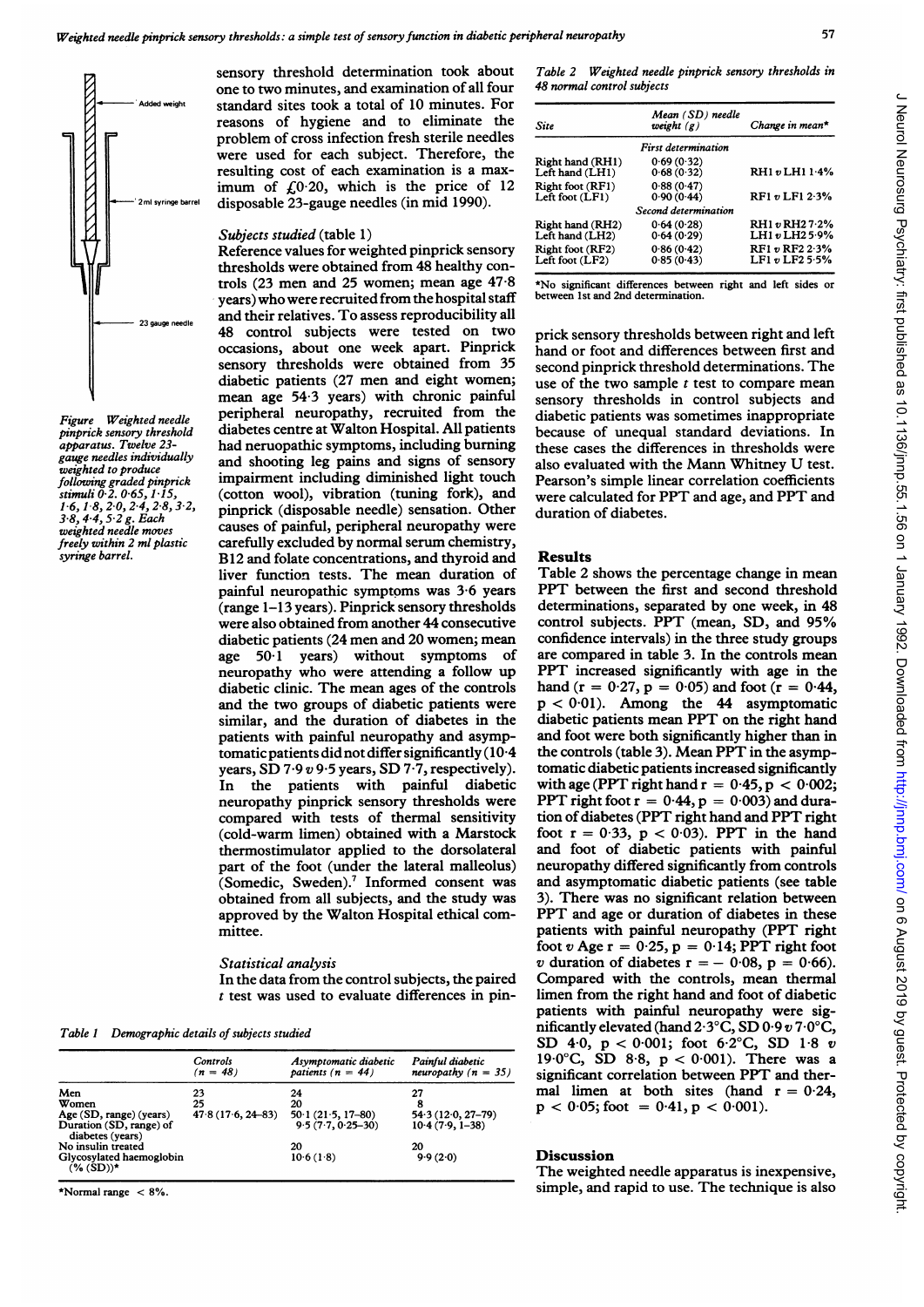Table 3 Weighted needle pinprick sensory thresholds in 48 control subjects, 44 asymptomatic diabetic patients, and 35 patients with painful diabetic neuropathy

|                         | <b>Controls</b><br>$(n = 48)$ | Asymptomatic diabetic<br>patients $(n = 44)$ | Painful diabetic<br>neuropathy $(n = 35)$ |
|-------------------------|-------------------------------|----------------------------------------------|-------------------------------------------|
| PPT right hand          |                               |                                              |                                           |
| Mean(SD)(g)             | 0.69(0.32)                    | $0.87(0.44)$ *                               | $1.75(1.41)$ **                           |
| 95% Confidence interval | $0.60$ to $0.78$              | $0.74$ to $1.01$                             | $1.27$ to $2.23$                          |
| PPT left hand           |                               |                                              |                                           |
| Mean(SD)(g)             | 0.68(0.30)                    | $0.90(0.40)$ *                               | $1.67 (1.36)$ **                          |
| 95% Confidence interval | $0.59$ to $0.76$              | $0.78$ to $1.02$                             | $1.20$ to $2.13$                          |
| PPT right foot          |                               |                                              |                                           |
| Mean(SD)(g)             | 0.88(0.47)                    | $1.12(0.47)$ ***                             | $3.62(1.56)$ **                           |
| 95% Confidence interval | $0.75$ to $1.02$              | $0.98$ to $1.27$                             | $3.08$ to $4.15$                          |
| <b>PPT</b> left foot    |                               |                                              |                                           |
| Mean(SD)(g)             | 0.90(0.44)                    | $1.16(0.59)$ ***                             | $3.49(1.56)$ **                           |
| 95% Confidence interval | $0.77$ to $1.03$              | $0.98$ to $1.34$                             | $2.96$ to $4.03$                          |

\*Controls v asymptomatic diabetic patients,  $p = 0.03$  (t test).<br>\*\*Controls v painful diabetic neuropathy patients,  $p < 0.001$  (Mann Whitney U test).<br>\*\*\*Controls v asymptomatic diabetic patients,  $p < 0.01$  (t test).

simple to learn, and the results are easily communicated and recorded. Previous studies have shown that sensory threshold determinations (see below) may show considerable intrasubject variability" <sup>12</sup> because the central processing of sensory input may be influenced by many uncontrollable variables such as motivation, psychological and physiological stress, distraction, and fatigue.<sup>11</sup> Fagius and Wahren reported short term variation of vibratory, tactile, and thermal thresholds in both hands and feet, with intervals of 10 minutes between determinations, producing results which differed by 8-18% from the initial value.<sup>11</sup> In the same paper, long term variation with intervals of days to some weeks between serial measurements was found to be considerably greater for all types of sensation. In our study mean pinprick sensory thresholds between right and left sides did not differ by more than 3%, which suggests good reproducibility. Repeat pinprick sensory threshold determinations separated by one week were always lower and implied a learning process. A similar learning effect was observed for pressure pain, subserved by small fibres, in normal subjects with low pain tolerance but not for those with high pain tolerance.<sup>13</sup> The change in mean PPT was less than 10% and represents 0-05 g, which is small in comparison with threshold values in healthy subjects and diabetic patients. Therefore, short term variability was not sufficient to affect adversely the reliability of pinprick sensory threshold measurements.

Pinprick sensory thresholds in healthy subjects, like other modalities of cutaneous sensation, increased with age.<sup>914</sup> Elevated sensory thresholds in the distal extremities occurring in some elderly patients, without any recognisable cause for peripheral nervous dysfunction, may be accompanied by histological evidence of degeneration or loss of small and large peripheral nerve fibres in biopsy specimens of the superficial peroneal nerve.<sup>15</sup> In our control subjects aged under 40 years pinprick sensory threshold values from the foot covered a small range  $(0.2 \text{ to } 1.15 \text{ g})$ . In the over 60 years age group the PPT range was wider  $(0.2 \text{ to } 2.0 \text{ g})$  and close inspection of the data showed the presence of a subgroup of

subjects whose pinprick threshold did not increase with age. Previous studies have also shown that some elderly subjects do not show the expected age-related changes in sensory threshold.'6

In our study, control subjects and diabetic patients without symptoms of neuropathy were carefully matched for age and sex. The diabetic patients with painful neuropathic symptoms were age-matched but contained a higher proportion ofmen. Pinprick sensory thresholds in the hand and foot, however, were not affected by differences in gender. The sites of pinprick sensory threshold measurement on the dorsum of the hand and foot were carefully chosen to avoid areas of uneven skin thickness. Therefore, we believe that the observed differences between diabetic patients and controls are due predominantly to the presence of peripheral neuropathy in the patient groups. Compared with control subjects, the diabetic patients without symptoms of peripheral neuropathy had significantly higher pinprick sensory thresholds, and the values in both hands and feet correlated with the duration of diabetes and age of these patients. This is consistent with the hypothesis that the duration of hyperglycaemia is important in the development of diabetic neuropathy.'7 The data also suggest that asymptomatic sensory impairment is fairly common among diabetic patients. Screening for sensory loss may highlight those diabetic patients at risk of developing foot ulceration.<sup>3</sup> Compared with asymptomatic diabetic patients, patients with painful diabetic neuropathy had considerably higher PPT, implying greater loss of small nerve fibre function, although the duration of diabetes and recent glycaemic control (represented by glycosylated haemoglobin) were similar in the two groups.

Pinprick and cold sensation are believed to be transmitted by small myelinated A-delta fibres whereas warm sensation is transmitted by smaller unmyelinated C-fibres.'8 Both types of small fibre are important for pain sensibility. The significant correlation between pinprick and thermal thresholds (cold-warm limen) implies that both tests probably give comparable information on dysfunction of small myelinated A-delta nerves. Evaluation of thermal thresholds with Marstock thermostimulators and sophisticated computerised devices requires expensive equipment and is time-consuming. A full evaluation of thermal thresholds with the Marstock equipment in this study took about 45 minutes for each patient and also required a temperature controlled environment. This obviously limits the use of thermal threshold equipment in busy outpatient clinics. In comparison, the pinprick sensory apparatus is inexpensive and allows rapid determination of sensory thresholds.

We thank Novo Laboratories Ltd. for their generous financial support. The weighted needle pinprick sensory apparatus was developed by JAC.

<sup>1</sup> Ward JD. The diabetic leg. Diabetologia 1982;22:141-7. 2 Young RJ, Zhou YQ, Rodrigues E, Prescott RJ, Ewing DJ, Clarke BF. Variable relationship between peripheral